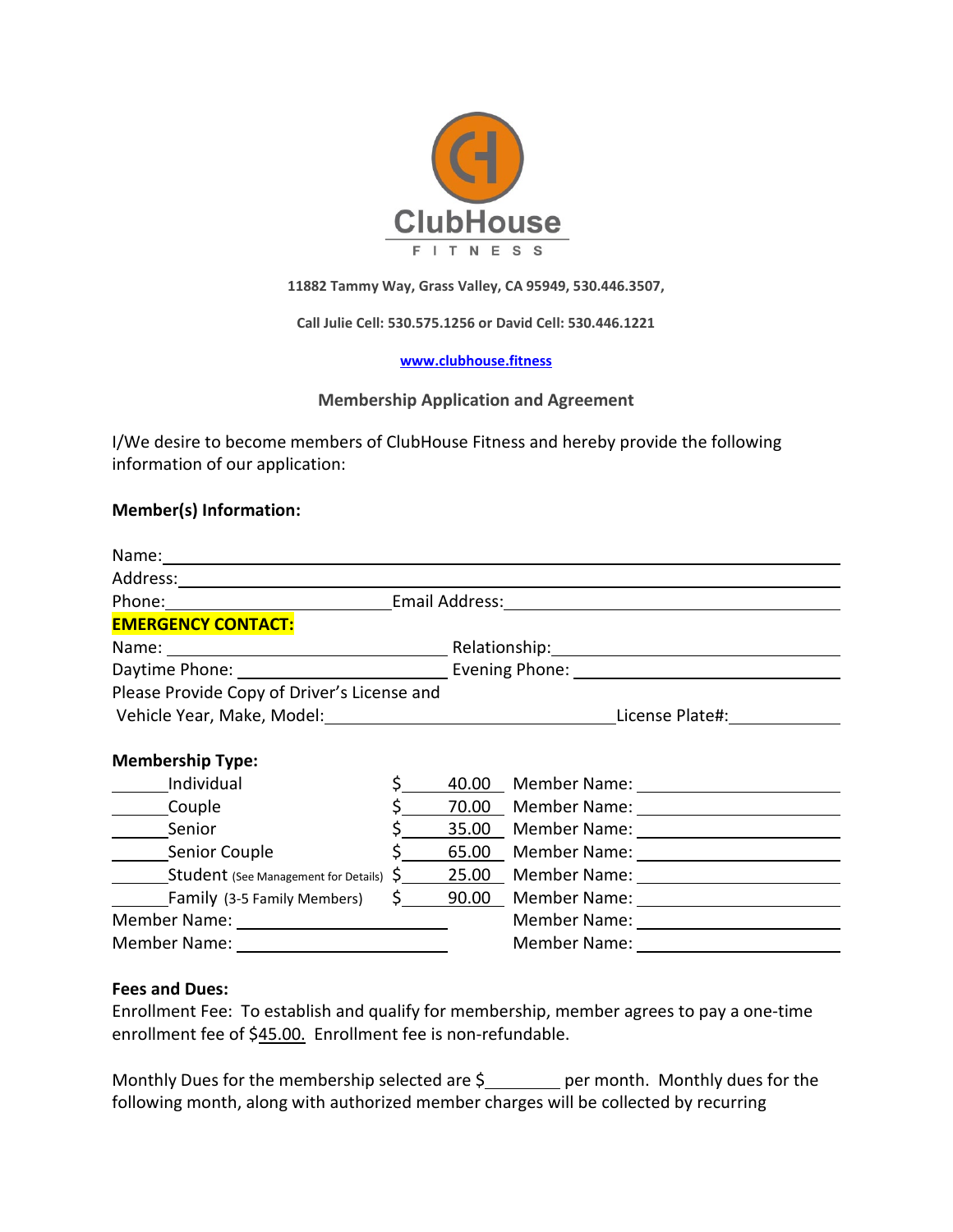credit/debit payable to ClubHouse Fitness by the  $5<sup>th</sup>$  of the month, unless previously paid by other means. All members must pay by credit/debit and must provide card information in order to establish recurring monthly payments. In the event we are unable to collect payment, the member will be notified and payment must be made no later than the  $10^{th}$  dav of the month in order to maintain membership privileges. If payment is not received by the 10<sup>th</sup> of the month, access to ClubHouse Fitness will be denied until payment has been received.

- I understand that all agreements are on a month-to-month basis and will automatically renew on a month-to-month basis until cancelled by the member. (Initial)
- I understand that non-use of ClubHouse Fitness does not cancel your membership and that dues are required to be paid unless other arrangements have been made with the Management (owners) of ClubHouse Fitness. \_\_\_\_\_ (Initial)
- ClubHouse Fitness dues must be current at all times or fitness membership will be suspended or terminated.

| <b>Payment Summary:</b>                                | <b>Payment Authorization Agreement:</b> |                         |
|--------------------------------------------------------|-----------------------------------------|-------------------------|
| Month-to Month Billing                                 | Membership Number:                      |                         |
| *One Year Paid In Full                                 | Payment Method(check one:               |                         |
| *(\$50.00 Off Individual/Senior or \$75.00 Off Couple) | <b>Recurring Debit</b>                  | <b>Recurring Credit</b> |

# **Acceptance and Agreement**

I/We (Member) hereby agree to accept and abide by the terms of this Membership Application and Agreement. I/We understand that this membership agreement is on a month-to-month basis unless cancelled by me (either of us). **Initials Initials**

I/We(Member) hereby authorize ClubHouse Fitness to effect payment for monthly dues and approved membership charges for the duration of my/our membership through recurring debit/credit transactions, unless other form of payment is specified. This authorization is to remain in full effect until ClubHouse Fitness has received **WRITTEN THIRTY DAYS NOTIFICATION** from me (either of us) or cancellation in writing and delivered in person.

 **Initials Initials**

- **1. PROVISIONS.** ClubHouse Fitness will provide a fully equipped exercise facility including an area with stationary bicycles, elliptical, treadmills, circuit training equipment and free weight area. ClubHouse Fitness facilities may be unavailable during a period of repair and maintenance or special events, programs or private parties, or by Management's schedule for these events. **In order to keep the facility in the best possible condition a portion of ClubHouse Fitness may be closed for a temporary time period for repairs and renovations. There will be no adjustment in dues for this period of closure.**
- **2. MEMBER'S HEALTH WARRANTY.** The member warrants and represents that the member or any family member or guest entitled to use the facilities of ClubHouse Fitness under the terms of membership, has no disability, impairment, or ailment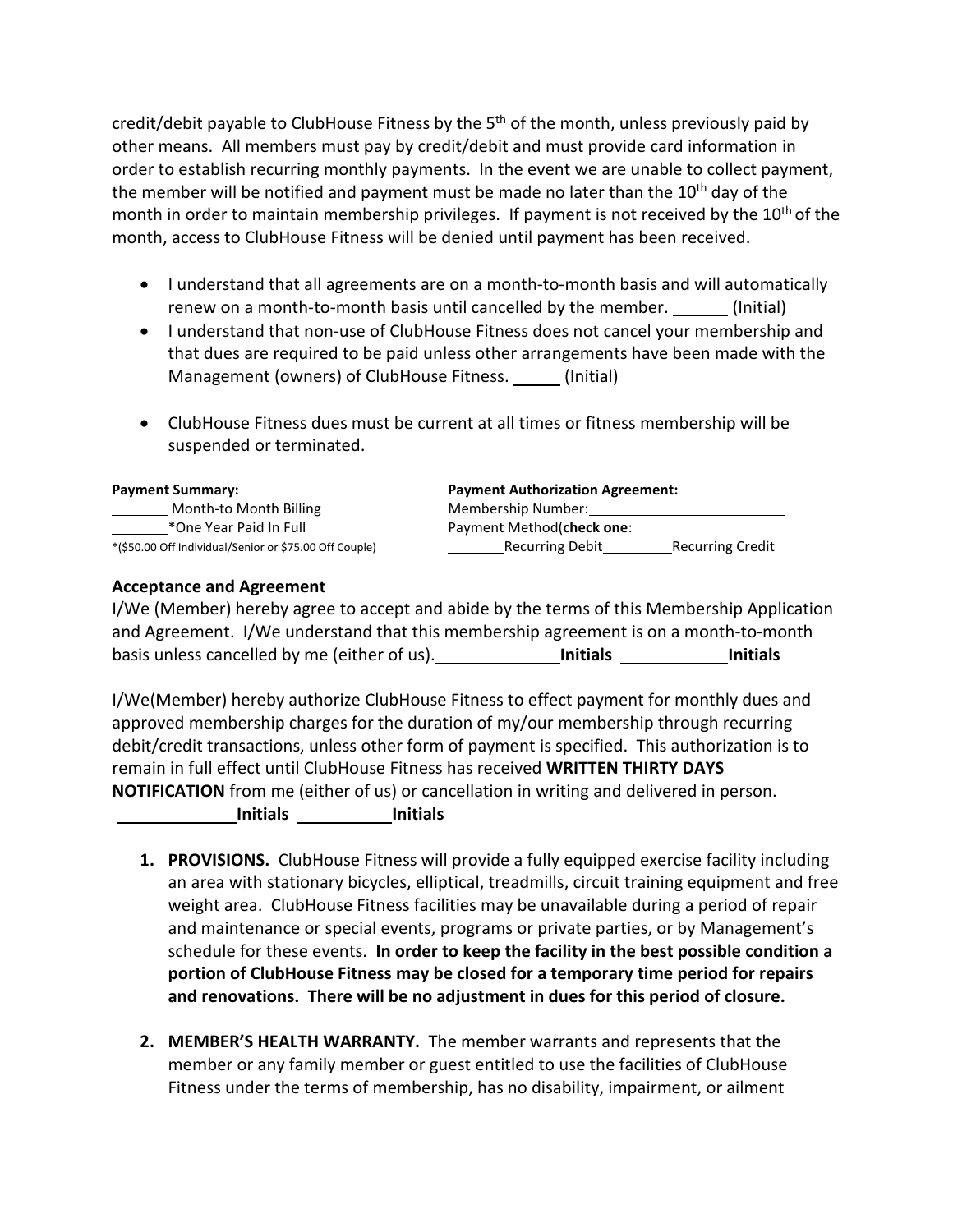preventing him/her from engaging in active or passive exercise, or that will be detrimental or adverse to such person's health, safety, or physical condition if he/she does so engage or participate. The Member acknowledges and agrees that: 1) ClubHouse Fitness will rely on the foregoing warranty in issuing the Membership; 2) ClubHouse Fitness shall have no obligation to perform a fitness assessment or similar testing to determine the Member's physical condition; 3) if any fitness assessment or similar testing is performed by ClubHouse Fitness, it is solely for the purpose of providing comparative data with which the Member can track progress in a program and is not for diagnostic purposes. 4) ClubHouse Fitness shall not be subject to any claim, demand, or injury whatsoever on account of the evaluation or interpretation of such fitness assessment or similar testing. 5) ClubHouse Fitness shall not be liable for any injury arising out of the member's disability impairment or ailment preventing him/her from engaging in active or passive exercise, or that would be detrimental or adverse to such person's health, safety or physical condition if he/she does so engage or participate. Each member and guest should be aware of his/her medical history and should consult with a physician prior to engaging in exercise or continuing to exercise if a medical condition appears or appears to be developing.

- **3. LIABILITY AND WAIVER OF LIABILITY.** Each member of the ClubHouse Fitness shall be liable for any property damage and/or personal injury (caused by the Member, Member's Family, Guest or any other person) at ClubHouse Fitness or any activity or function operated, arranged or sponsored by ClubHouse Fitness. It shall be the obligation of the member to pay for any costs involved upon presentation of a statement thereof. Any and all use of ClubHouse Fitness, or participation in ClubHouse Fitness activities operated, arranged or sponsored by ClubHouse Fitness either on or off of ClubHouse Fitness's premises by the Member, Member's family or Guest(s) shall be AT SUCH PERSON'S OWN RISK, and ClubHouse Fitness shall not be liable for any injuries or damages to such person, or the property of such person, or be subject to any claim, demand, injury or damages. The Member individually , and on behalf of the Member's personal representative, heirs, administrators, assigns and successors does hereby expressly forever release and discharge ClubHouse Fitness, its successors and assigns, as well as its officers, agents and employees from all such claims, demands, actions, or causes of action.
- **4. SUSPENSION/TERMINATION OF MEMBERSHIP BY MANAGEMENT.** Management has the right to suspend and/or terminate any membership for non-payment of dues, fees, or for behavior inimical to the enjoyment of ClubHouse Fitness's other members and staff for any reason deemed sufficient in the sole discretion of Management.
- **5. BUYER'S RIGHT TO CANCEL OR TERMINATE.** Members have the right to cancel this contract within three (3) business days after receipt of this contract. **Cancellation must be in writing** and delivered to ClubHouse Fitness **in person**. (Initial). Dues for the final month will be pro-rated and billed during the final month. In the event of a three (3) day cancellation, ClubHouse Fitness will refund all enrollment fees and dues paid. Month-to-Month Members may voluntarily terminate membership at